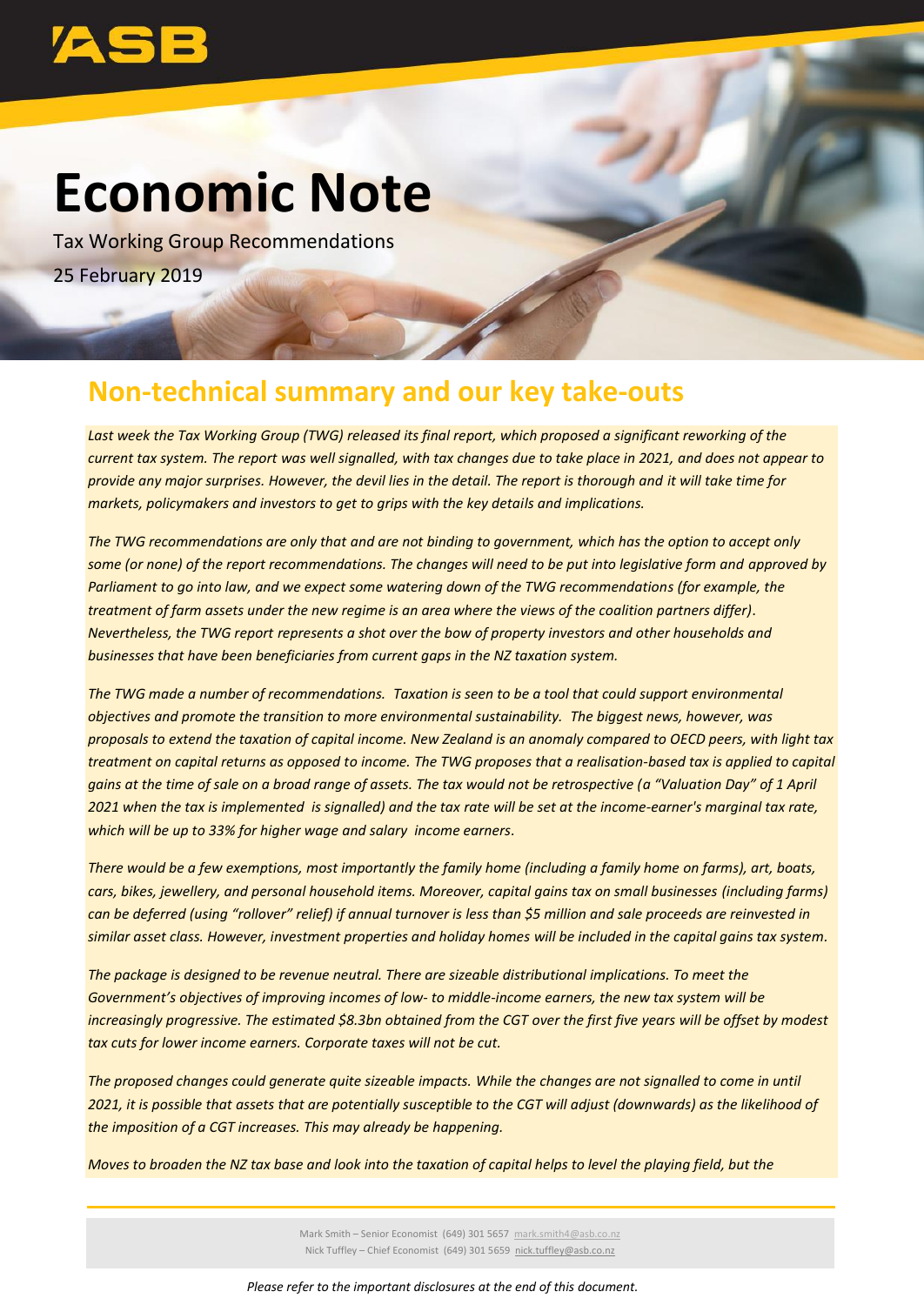*proposed measures may also impose costs, create distortions and facilitate unintended consequences and these could hamper economic efficiency. The CGT may also dissuade productive investment and risk-taking if it significantly lowers after tax returns. Assets may be hoarded or "locked in" to prevent paying a CGT. There could also be some sizeable transition costs as firms and households adapt to the new regulations. There are also intergeneration implications if the TWG recommendations are enacted. We note that the economy is at the mature phase of the expansion and asset prices have already done their dash. Hence the initial pickings from a Capital Gains Tax (CGT) are likely to be slim.* 

*There are implications for the residential property market. Owner-occupier dwellings will be exempt from a CGT, but the changes will likely dampen investor demand for residential rental property and exert downward pressure on house prices. We note that a number of policy measures have already been introduced to slow investor demand so it will be difficult to discern the impact of the proposed CGT on the housing market. There are claims that the changes could potentially trigger rent increases and reduce the supply of rental accommodation. However, the evidence regarding this is mixed at best and the TWG has proposed some tweaks in tax treatment that could reduce the tax burden on investors. We will be closely scrutinising residential property market listings and wider data for clues*.

#### **Introduction**

On 21 February the Tax Working Group (TWG) released its long awaited report on proposed changes to the NZ Tax system. The proposed changes, if enacted represent a *significant reworking of the current tax system.* The full report can be accessed [here.](https://taxworkinggroup.govt.nz/sites/default/files/2019-02/twg-final-report-voli-feb19.pdf) The TWG report provides recommendations that are not legally binding. Legislation will need to be drafted and approved by Parliament to become law. The Government is not obliged to accept any of the recommendations of this report. Indeed, the Government may pick and choose what it sees as the best parts of the Group's recommendations. There are also significant differences of opinions between the Government coalition partners to be resolved. The Government is set make an announcement over the next few months, likely in April.

| <b>Estimated timeline</b> |                                                                                                                                                                                                                   |  |  |  |
|---------------------------|-------------------------------------------------------------------------------------------------------------------------------------------------------------------------------------------------------------------|--|--|--|
| 21 February 2019          | TWG report released to public. Majority of TWG recommend a capital gains tax.                                                                                                                                     |  |  |  |
| Through April 2019        | Coalition partners negotiate and agree on what parts of TWG report to adopt as Government<br>policy. Sticking point may be NZ First's opposition to CGT on farmland.                                              |  |  |  |
| <b>April 2019</b>         | Government announcement on its intentions regarding the TWG recommendations. The<br>Government could adopt some or all of the recommendations, or its own modifications.                                          |  |  |  |
| Mid-2019                  | Public consultation                                                                                                                                                                                               |  |  |  |
| Late 2019                 | Draft law introduced to Parliament                                                                                                                                                                                |  |  |  |
| Mid 2020                  | Law Passed. Government aims to pass legislation before Election 2020, to take effect in 2021                                                                                                                      |  |  |  |
| By 21 Nov. 2020           | General Election - 21 November 2020 is the latest it can be held.                                                                                                                                                 |  |  |  |
| 1 April 2021              | Tax changes commence - only if the Labour Government (and agreeable coalition partners)<br>are re-elected. Any new government can repeal or modify the current government's tax<br>changes (as observed in 2017). |  |  |  |

Source: ASB

#### **The report focused mostly on proposing changes to the tax system**

In a nutshell, the TWG found that while the current tax system has strengths (it is simple and cheap to administer), it is heavily reliant on a relatively narrow range of taxes (mostly income- and consumption-based) and is not particularly progressive. It is also out of step with taxation systems in other OECD economies. A number of key areas were outlined:

### **Capital gains**

The TWG proposes to extend the taxation of capital income. New Zealand is an anomaly compared to OECD peers, with light tax treatment on capital returns as opposed to income. As such there are strong grounds for the broad extension on capital income on equity, efficiency and integrity grounds.

The majority of TWG members supported the introduction of a broad approach to the taxation of capital gains. **They**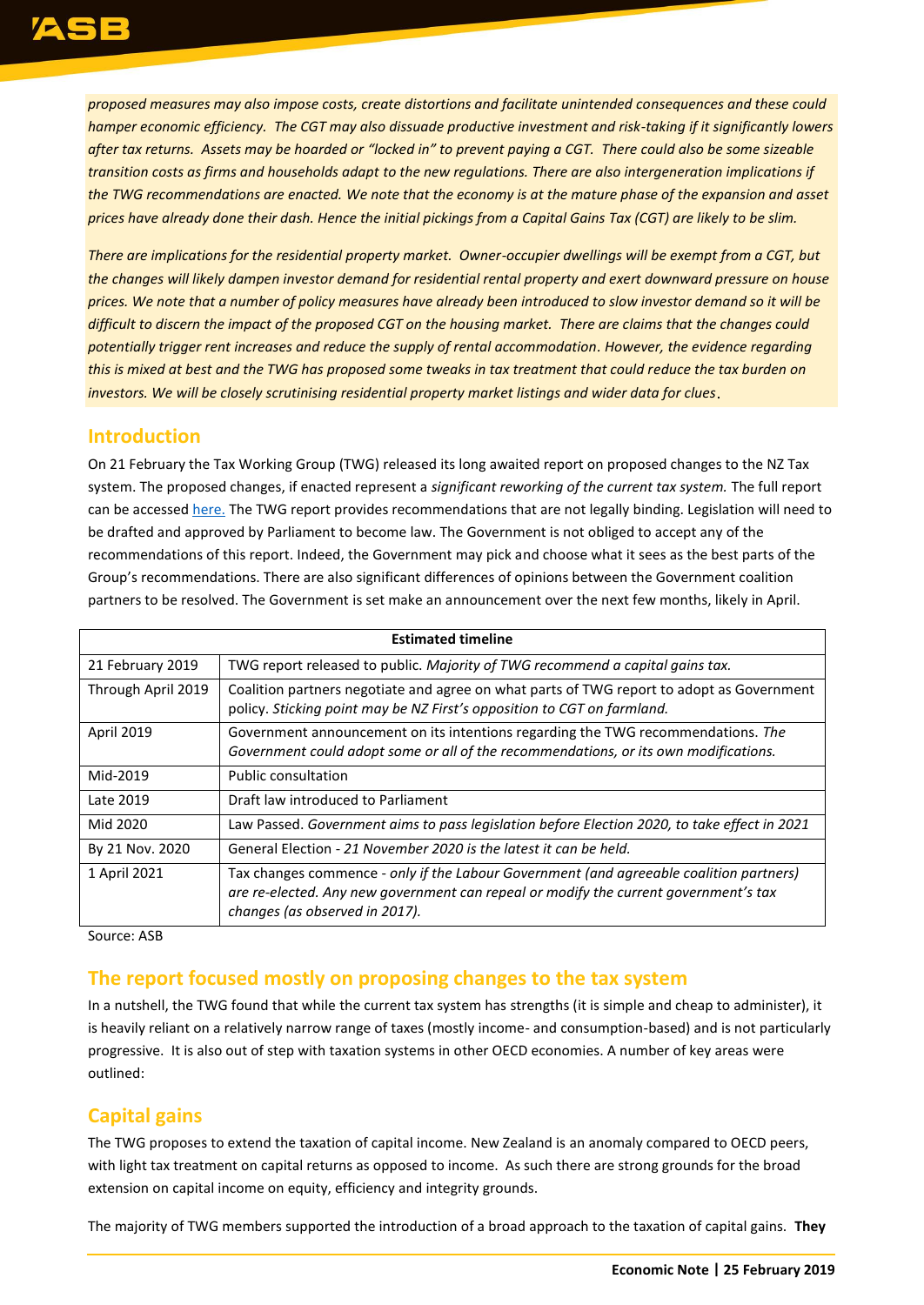**propose a realisation-based capital gains tax (CGT) that applies to capital gains on a broad range of assets, with capital gains taxed within the current tax system and taxed at the marginal income tax rate of the asset holder (up to 33% for higher wage and salary income earners), with no allowance for inflation.** 

**The CGT is realisation based and is levied at the time of sale.** It would only captures gains and losses that arise after the implementation date of any new laws (i.e. Valuation Day, 1 April 2021). The TWG also specified that taxpayers should have five years from Valuation Day (or to the time of sale if that is earlier) to determine a value for their included assets as at Valuation Day.

**The tax will be comprehensive including land and improvements, business assets, shares and intangible property.** Farms would also be liable, although the family home on the farm and surrounding land up to 4,500 $m<sup>2</sup>$  would be exempt. The family home and personal use assets  $-e.g.$  art, cars, boats, and household durables will be exempt. Existing rules should continue for overseas shares.

### **Housing and Property Market rules**

While the TWG did not propose taxation changes for the family home, **owners of second homes (including holiday homes) and investment property owners will still be liable**. Indeed, the report noted there was "a clear case to include residential rental investment properties".

**To free up the provision of residential land, the Group also backed a Productivity Commission recommendation that local governments consider a tax on vacant residential land.** Moreover, the Group considers that any residential vacant land taxes would be best levied as local taxes rather than a national tax. The group also recommends that the 'ten-year rule' which taxes a gain when the property has increased in value due to changes in land use regulation be repealed, so as to incentivise land to be sold more quickly rather than land-banking for ten years to avoid this tax.

The TWG reports also discussed the risk that landlords will pass on the impact of a capital gains tax to rents. Overseas evidence is mixed. To mitigate this risk, the TWG suggests Government consider removing ring-fencing tax losses on residential rental properties as well as reinstating the ability for landlords to claim depreciation as a business expense.

#### **Environmental taxes**

**The Group saw significant scope for the tax system to sustain and enhance New Zealand's natural capital.** Taxation is seen to be a tool that could support environmental objectives. The TWG notes that "immediate priorities should be to expand the coverage and rate of the Waste Disposal Levy, strengthen the Emissions Trading Scheme and advance the use of congestion charging". Moreover, in the medium term, environmental tax revenue should be used to help fund a transition to a more sustainable economy.

The recommended changes were in recognition of the adverse externalities and wider economic costs that environmental degradation and congestion produce. Users should pay for more of the costs. The changes may steer users towards alternatives that could be more beneficial for the public good. **We note that for these charges to be optimal, feasible alternatives will need to be in place.** For congestion charging, the provision of efficient public transport or ride-sharing schemes would significantly meet objectives and prevent the scheme become a tax grab.

## **Taxation of business, including farms**

**The TWG note the current approach to the taxation of business is "largely sound" and does not see a case to reduce the company rate "at the present time or to move away from the imputation system".** It did not propose an alternative basis of taxation for smaller businesses, such as cash flow or turnover taxes. However, the NZ Government should monitor company tax rates of OECD peers (e.g. Australia). **The group proposes some tweaks that could improve productivity and boost business investment,** including expanding deductions, increasing concessions for significant infrastructure projects and restoring depreciation allowances if a capital gains tax is extended. The TWG also proposed that capital gains tax on small businesses (including farms) could be deferred if annual turnover is less than \$5 million and sale proceeds are reinvested in similar asset class.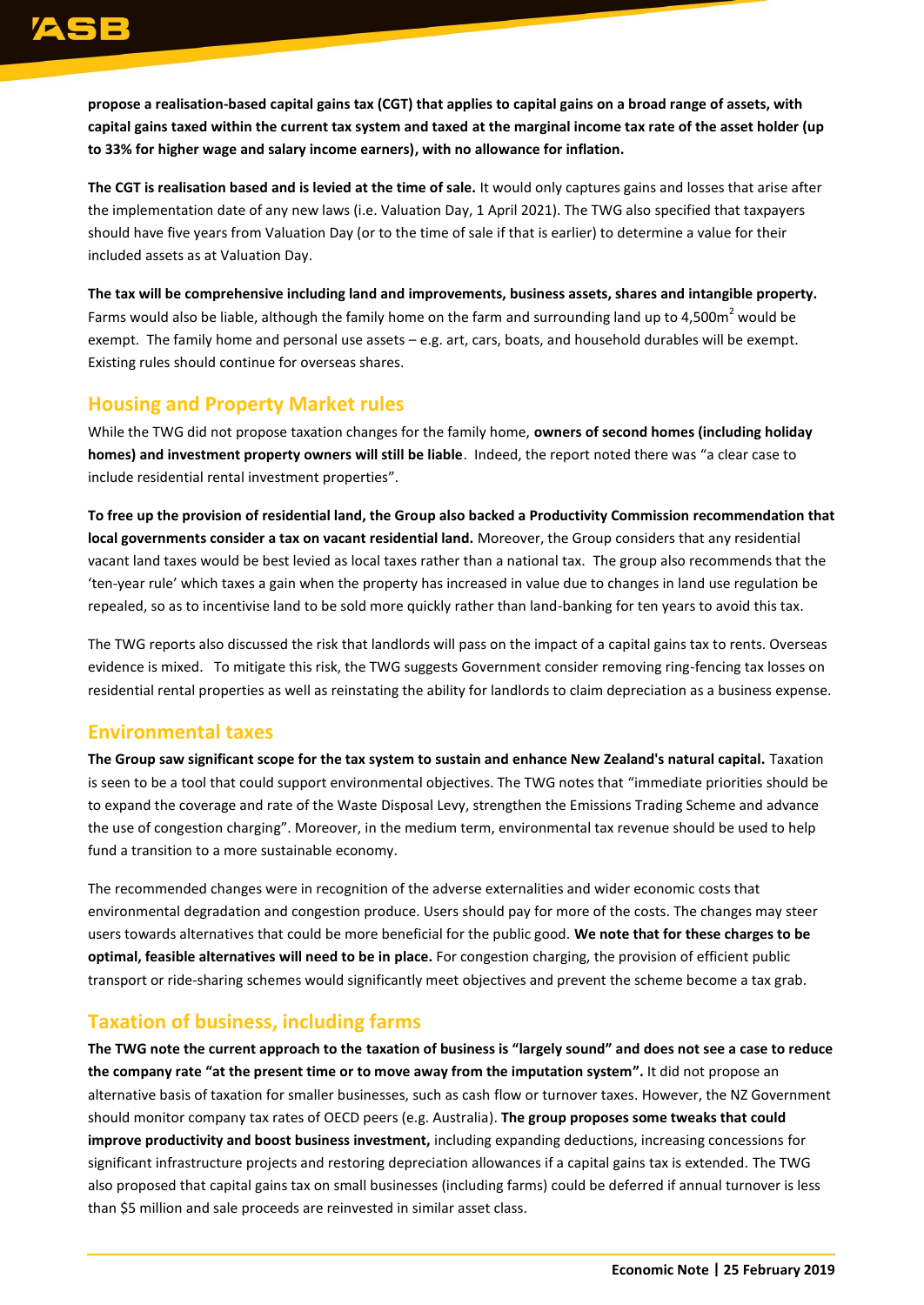**The rural sector clearly has a lot of interest in the changing rules – the significant capital investment that farmers have in their land and improvements could soon be taxed.** Indeed, the TWG noted that the agriculture, forestry and fishing industries have had the highest untaxed gains out of all industry groups. A capital gains tax will change incentives around farm ownership, investment/divestment, and transfers – the changes also have the potential to change the preferred farm business model. We also note that while the proposed taxes to be paid at the sector level are relatively small, the lumpy nature of the tax will mean a smaller number of farmers would bear the tax load in any given year.

**The TWG has proposed some concessions to farm businesses and small businesses more generally.** That is, capital gains tax can be deferred (using "rollover" relief) if a (farm) business's annual turnover is less than \$5 million and sale proceeds are reinvested in similar asset class. The level of concessions to the sector (if not the outright exclusion) will be a particular point of contention in the Government's discussions with NZ First. With this in mind, we wouldn't be surprised to see further concessions incorporated into the Government's announcements come April.

### **Taxation of savings**

The TWG did not see a case to reform radically the taxation of retirement savings. **However, to promote increased saving from lower-income earners, it supported several changes to KiwiSaver.** Recommendations include refunding the employer's superannuation contribution tax for members earning under \$48K, increasing the Member Tax Credit, and reducing the lower "PIE" tax rates (10.5% and 17.5%) by 5% each.There was also a case to make returns from the circa \$40bn New Zealand Superannuation Fund exempt from New Zealand tax obligations. Both will have fiscal policy implications. Capital gains from investing in domestic shares would now be subject to taxation on realisation when held directly, and by accrual within a managed fund, while current rules for investment in foreign shares would continue.

#### **Personal income taxation**

**To meet the Government's objectives of improving incomes of low- to middle-income earners, the TWG proposes to increase the progressivity of the personal tax system.** The Group's preferred approach is to increase the bottom income tax threshold. This could potentially be combined with an increase in the second marginal tax rate, resulting in a much lower increase in after-tax payments for those on upper incomes. It was also recommended that the Government consider increasing net benefit payments to ensure beneficiaries receive the same post-tax increase as other people on the same income. **Bracket creep is likely to continue.** It was notable that the TWG did not recommend that tax rates were indexed for inflation nor that the inflation component of interest income was exempt.

| <b>Current Bottom Tax Bracket</b> | Option 1a     | Option 1b  | Tax rate (%) |  |  |  |
|-----------------------------------|---------------|------------|--------------|--|--|--|
| 0-\$14,000                        | $0 - $22,500$ | 0-\$20,000 | 10.5         |  |  |  |

*Proposed personal income tax changes – Options 1a and 1b (proposed changes in red)*

#### *Proposed personal income tax changes – Option 2 (proposed changes in red)*

| <b>Current Bottom &amp; Middle</b><br><b>Tax Brackets</b> | <b>Current Tax</b><br>Rates (%) | <b>Option 2</b><br><b>Tax Brackets</b> | <b>Option 2</b><br>Tax rates (%) |
|-----------------------------------------------------------|---------------------------------|----------------------------------------|----------------------------------|
| 0-\$14.000                                                | 10.5                            | $0 - $30,000$                          | 10.5                             |
| \$14,001-\$48,000                                         | 17.5                            | \$30,001-\$48,000                      | 21                               |

Source: ASB

#### **Maintaining the integrity of the tax system**

As the TWG note, the "integrity of the tax system requires constant vigilance". **To address tax avoidance, maintain a wide tax base, and maintain integrity of the tax system, the TWG supported extending the taxation of capital gains as well as efforts of the IRD to increase the compliance of the self-employed**, and to expand and extend the use of withholding taxes to increase compliance.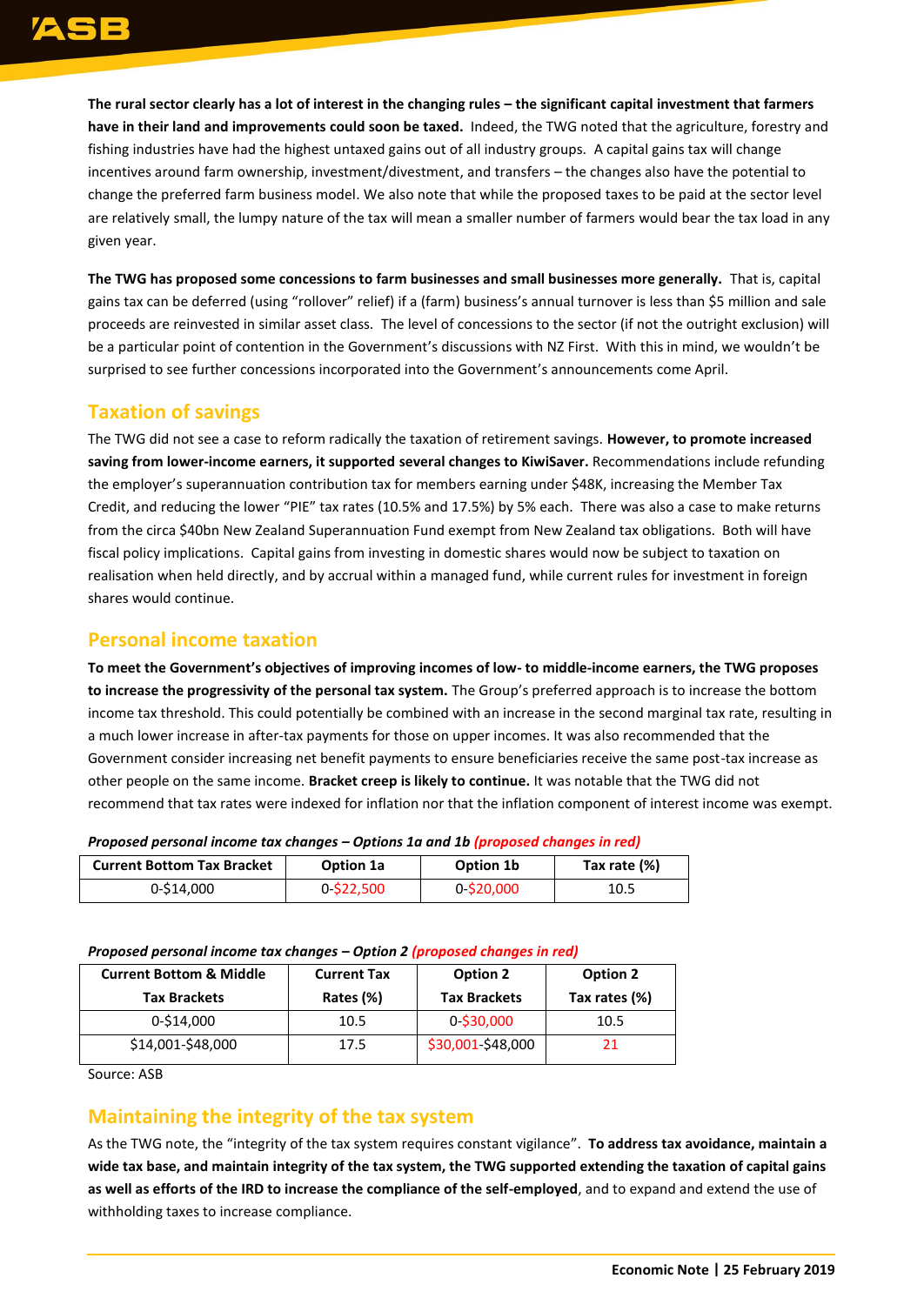Some areas requiring further work were outlined, including:

- **A potential shake-up for tax exemptions for charities and private charitable foundations and trusts** tax exemptions of charitable businesses "confer an unfair advantage to the trading operations on charities" and the current rules "appear to be unusually loose".
- **No changes to GST.** The TWG has decided not to recommend a reduction in the GST rate or the introduction of new GST exceptions. Moreover, the TWG does not recommend introducing a financial transactions tax at this point.
- **The development of a framework for deciding when to apply corrective taxes.** The TWG recommends that the Government review the rate structure of alcohol excise with the intention of simplifying it. In addition, the group recommends the Government prioritise other measures to help people stop smoking before considering further increases in the tobacco taxes (beyond those currently scheduled). The group also recommends the Government clarifies its goals regarding sugar consumption and gambling activity.

#### **Economic Impacts – our take outs**

**The aim of the changes was to bolster the equity, efficiency and integrity of the tax system**, which should be positive for economy-wide welfare. It may also boost the economy over the longer term *if* it tilts more investment towards productive capital away from less productive uses. Given NZ's poor productivity track record this would be welcome.

**The proposed changes bring NZ more into line with OECD peers, although taxing capital gains at the marginal income tax rate of the asset holder does seem high.** One consequence could be the shifting of asset holdings from family members with high to low marginal tax rates.

**The biggest uncertainty from a wide CGT is whether or not it does trigger a boost in NZ's productive capital stock.** The relative price signal to shift away from residential property investment (widely viewed as an inefficient use of capital) to other assets is not being materially altered, other than for notable exceptions such as the family home. **But a key blight on NZ's productivity performance (and income levels) is a lack of capital stock. Taxing productive assets, such as privately- and publicly-held businesses, farms, and commercial property is in itself hardly an incentive to increase investment in them**, relative to consuming in the here and now. Crucially, NZ is a country of small businesses. To what extent will small business owners step back from investing in "sweat equity" to expand their businesses if they would face a sizable proportion of these rewards being taxed in the future? And arguably, the taxation of overseas investment is relatively favourable under the proposals.

**Whether the economy is indeed left better off will depend a lot on the extent to which the tax changes would boost the capital stock and shift investment into more productive assets.** Significantly, the behavioural incentives away from investment property would be stronger if it was the sole asset being taxed – and the risk of discouraging productive investment in general would be eliminated. A CGT solely on residential investment may, therefore, be more effective in driving more efficient capital allocation. But it would leave less fiscal scope to focus on the other part of 'fairness', including income tax cuts and KiwiSaver incentives specifically targeted at low-income earners.

**If enacted, the changes could help slightly improve housing affordability, but they are unlikely to be a silver bullet and will only have a modest impact.** Countries with capital gains taxes still have unaffordable housing. Moreover, overseas evidence suggests that other changes in the market are likely to swamp any effects from tax changes. And when it comes to NZ housing, addressing the root cause of why such large property capital gains have been able to persist is where the solution ultimately lies.

**The tax recommendations are designed to be revenue neutral, but initial pickings from the CGT are likely to be modest.** The taxation of capital gains is projected to raise around \$8.3bn over the next five years, equivalent to around 1.2% of our nationwide GDP. The reason for this is that the signalled changes are not retrospective and that previous windfall gains remain exempt. We note, however, that the economy is at the mature phase of the expansion and asset prices have already done their dash. The property capital gains horse has well and truly bolted in Auckland and may be nearing the final straight in other parts of the country.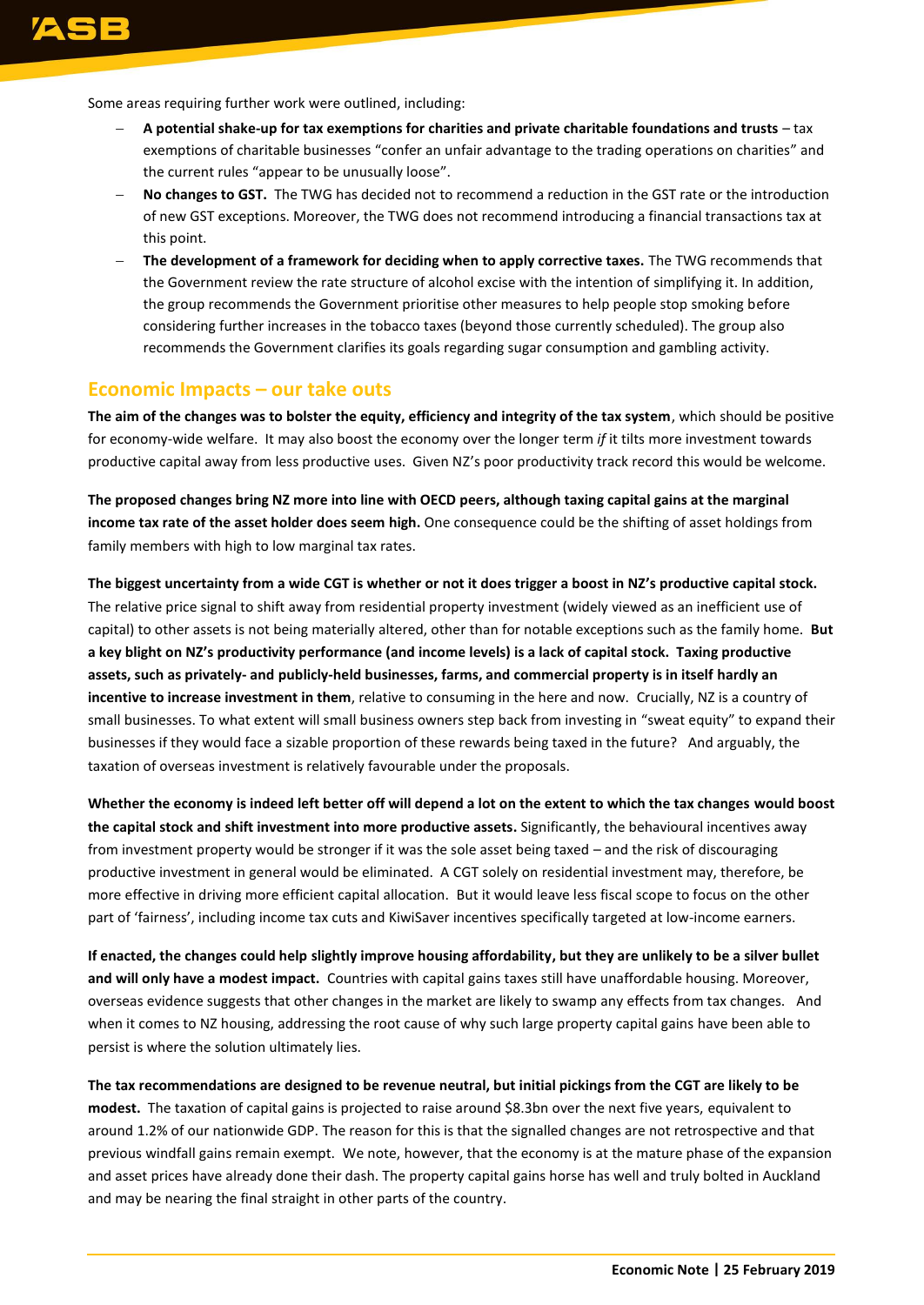**While the changes are not signalled to come in until 2021, it is possible that assets that are potentially susceptible to the CGT will adjust (downwards) in value as the likelihood of the imposition of a CGT increases.** This may already be happening even though the imposition of a CGT is some way off. Even though owner-occupier residential dwellings are exempt from a CGT, the tax impact on dampening investor demand and the prices that investors are willing to pay will likely place further downward pressure on residential property values.

**The changes would have potentially sizeable transitional impacts as firms and households adapt to the new frameworks.** A length transition period is allowed for to provide households and businesses with time to adjust to the new systems and to get asset valuations done. It may not be enough if the impacts are more sizeable than envisaged.

**There will also be significant distributional impacts.** The proposed changes are designed to bolster lower-income earners. Whilst higher-income earners will not face income tax increases, their after-tax returns on investment sales will be lower. There are also intergenerational aspects given that asset holdings tend to increase with age.

**There will be unintended consequences.** There is the risk that firms and households will focus on trying to exploit loopholes and minimise their tax burden rather than focus on their core business. **Assets may be hoarded to avoid paying the tax on sale.** What exactly constitutes the family home and the ownership structure of second homes are murky areas. Accountants and valuers will be busy if the new regime is implemented!

**Sub-optimal lock-in behaviours are a potential problem arising from a realisation-based capital gains tax.** "Lock-in" is a situation where an investor is unwilling or even unable to sell an asset because of the tax liability that occurs when the asset is sold. The problem with "lock-in" is it leads to the investor retaining ownership of an asset, even if they would prefer to sell it (if not for the tax liability). It also denies another owner the chance to invest and make better use of the asset. **On a more positive note, lock-in may encourage some investors to take a longer-term perspective, but it also could deter others from investing.** The TWG acknowledges that the exact impacts are difficult to quantify. Furthermore, the extent of lock-in would be influenced by the specifics of any "rollover" treatment (rollover treatment provides a deferral from taxation in certain situations, particularly for small businesses, including farms).

**There would be administrative costs to get the system up and running and compliance costs will also be higher.** The TWG report acknowledges this but notes "these costs would be outweighed by reductions in investment biases, as well as improvements to the fairness, integrity and fiscal sustainability of the tax system". The TWG notes the tradeoffs and highlights potentially greater complexity regarding the treatment of corporate groups, unlisted shares and business goodwill.

#### **Impacts on the residential property market**

All the members of the Group agree that there should be an extension of the taxation of capital gains from residential rental investment properties. **Our view is that the changes are expected to put downward pressure on residential property prices and improve housing affordability.** Owner-occupier dwellings will be exempt, **but the changes will likely dampen investor demand for residential rental property.** The TWG acknowledges that while the tax system was not the primary cause of unaffordable housing in New Zealand, it has likely exacerbated the cycle. In the view of the TWG, the proposed changes are likely to support housing affordability, and further tilt the balance in favour of owner-occupier purchases rather than property investors.

In other words, house prices are likely to be lower given the impact they will have on investor demand and the expected future after-tax returns for some property investors. Depending on the impact of investor demand, this could have a significant impact on property values. However, the TWG has been careful to offer a carrot to investors in the form of removing ring-fencing tax losses on residential rental properties.

**There is the risk that residential landlords increase rents to offset the hit to their after-tax returns upon the point of sale.** However, the TWG notes there is little empirical evidence to suggest rents have increased as a result of the introduction of a capital gains tax in countries such as Australia and Canada. We will have to wait and see and will be closely monitoring dwelling rents for tell-tale signs.